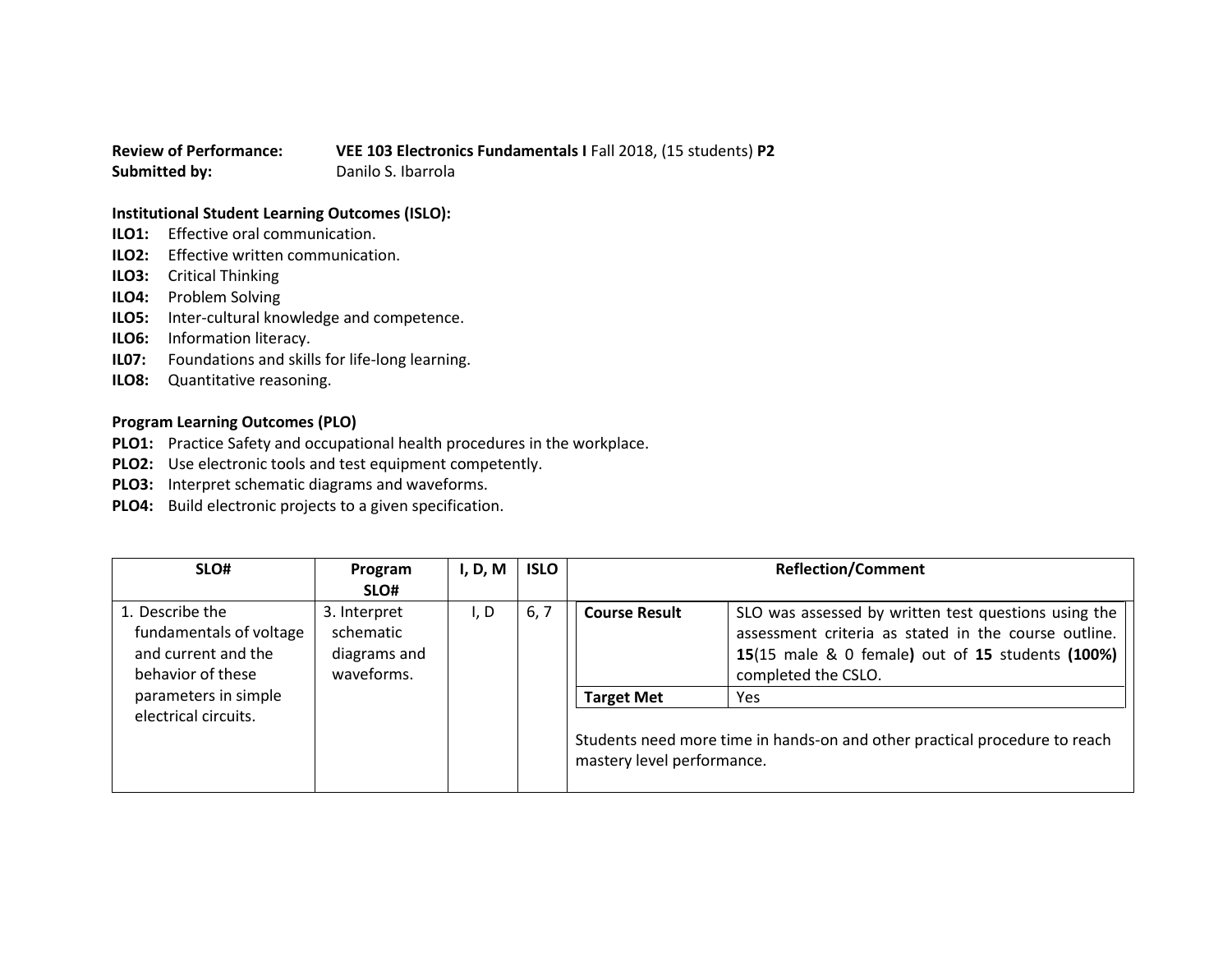| 6, 7<br>3. Interpret<br><b>Course Result</b><br>2. Explain the purpose and<br>I, D<br>SLO was assessed by written test questions using the<br>identify the various<br>assessment criteria as stated in the course outline.<br>schematic<br>types of resistors and<br>diagrams and<br>15(15 male & 0 female) out of 15 students (100%)<br>their symbols. Identify<br>waveforms.<br>completed the CSLO.<br>the value, power rating<br><b>Target Met</b><br>Yes |  |
|--------------------------------------------------------------------------------------------------------------------------------------------------------------------------------------------------------------------------------------------------------------------------------------------------------------------------------------------------------------------------------------------------------------------------------------------------------------|--|
| and tolerance of<br>resistors using various<br>Students need more time in hands-on and other practical procedure to reach<br>types of industry codes.<br>mastery level performance.                                                                                                                                                                                                                                                                          |  |
| 3. Describe the purpose<br>3. Interpret<br>I, D<br>6, 7<br><b>Course Result</b><br>SLO was assessed by written test questions using the<br>and types of switches,<br>schematic<br>assessment criteria as stated in the course outline.<br>fuses and circuit<br>diagrams and<br>15(15 male & 0 female) out of 15 students (100%)<br>breakers and identify<br>waveforms.<br>completed the CSLO.                                                                |  |
| their schematic symbols.<br><b>Target Met</b><br>Yes                                                                                                                                                                                                                                                                                                                                                                                                         |  |
| Students need more time in hands-on and other practical procedure to reach<br>mastery level performance.                                                                                                                                                                                                                                                                                                                                                     |  |
| 4. Define magnetism and<br>3. Interpret<br>I, D<br>6, 7<br>SLO was assessed by written test questions using the<br><b>Course Result</b><br>schematic<br>electromagnetism and<br>assessment criteria as stated in the course outline. 13<br>their characteristics;<br>diagrams and<br>(13 male & Ofemale) out of 15 students (86.67%)<br>describe how these<br>waveforms.<br>completed the CSLO.                                                              |  |
| characteristics are<br><b>Target Met</b><br>Yes                                                                                                                                                                                                                                                                                                                                                                                                              |  |
| utilized in the operation<br>of the relay, magnetic<br>Students need more time in hands-on and other practical procedure to reach<br>circuit breaker and<br>mastery level performance.<br>meter.                                                                                                                                                                                                                                                             |  |
| 5. Describe the function<br>1. Practice safety<br>6, 7<br>I, D, M<br><b>Course Result</b><br>SLO was assessed by written test questions using the<br>assessment criteria as stated in the course outline. 13<br>of the multimeter and<br>and<br>its controls. Safely and<br>occupational<br>(13 male & Ofemale) out of 15 students (86.67%)<br>health<br>accurately use a<br>completed the CSLO.                                                             |  |
| multimeter to measure<br><b>Target Met</b><br>Yes<br>the circuit quantities of                                                                                                                                                                                                                                                                                                                                                                               |  |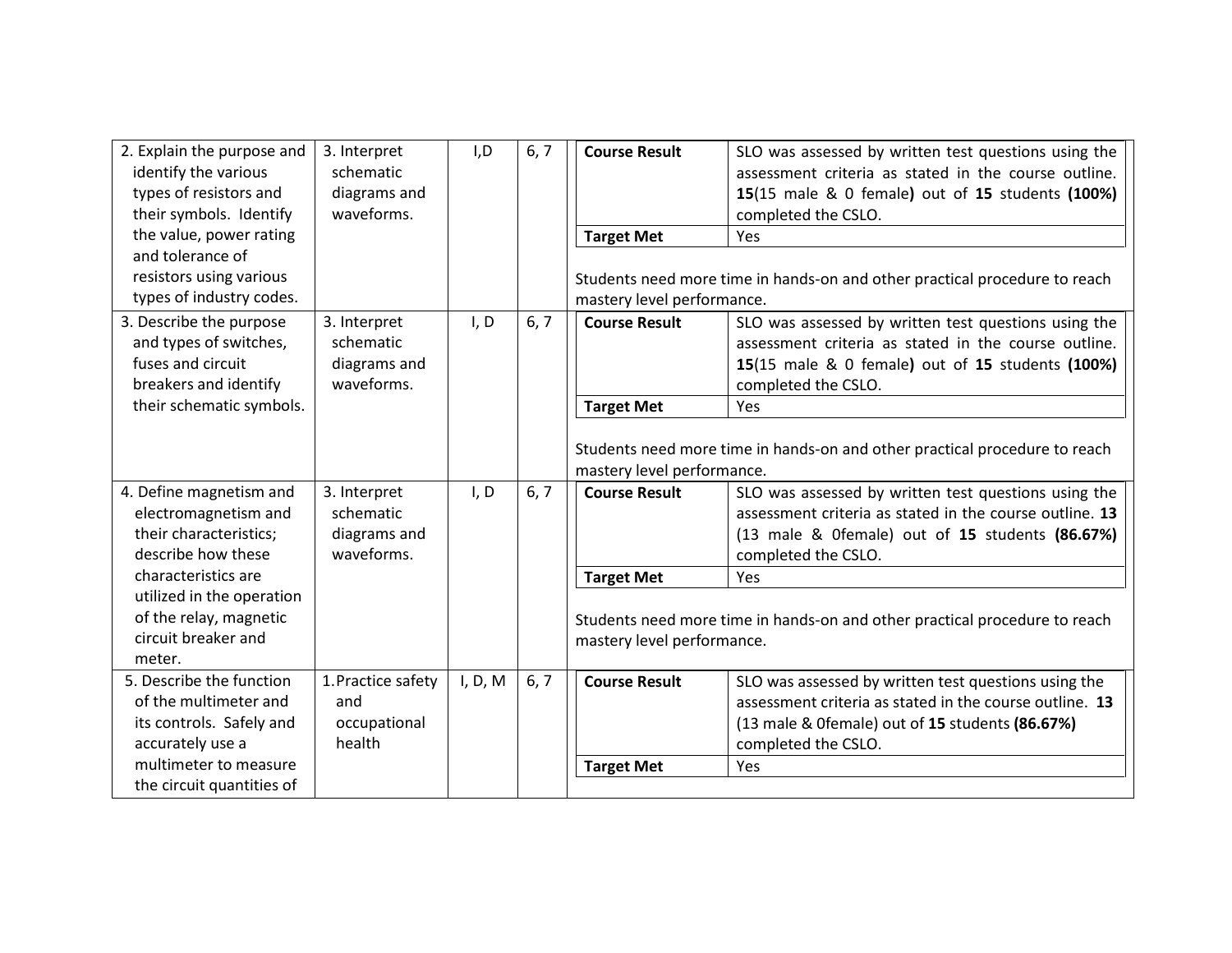| resistance, voltage, and<br>current.                                                                                                                                             | procedures in<br>the workplace.<br>2.Use<br>electronics<br>tools and test<br>equipment<br>competently.<br>3. Interpret<br>schematic<br>diagrams and<br>waveforms. |      |            | mastery level performance.                                                                               | Students need more time in hands-on and other practical procedure to reach                                                                                                                                                                                                     |  |
|----------------------------------------------------------------------------------------------------------------------------------------------------------------------------------|-------------------------------------------------------------------------------------------------------------------------------------------------------------------|------|------------|----------------------------------------------------------------------------------------------------------|--------------------------------------------------------------------------------------------------------------------------------------------------------------------------------------------------------------------------------------------------------------------------------|--|
| 6. Using Ohm's Law to<br>define the relationship<br>between resistance,<br>voltage, current, and<br>power in an electrical<br>circuit. By<br>experimentation prove<br>Ohm's Law. | 3. Interpret<br>schematic<br>diagrams and<br>waveforms.                                                                                                           | I, D | 4,<br>6,7  | <b>Course Result</b><br><b>Target Met</b><br>mastery level performance.                                  | SLO was assessed by written test questions using the<br>assessment criteria as stated in the course outline. 13<br>(13 male & Ofemale) out of 15 students (86.67%)<br>completed the CSLO.<br>Yes<br>Students need more time in hands-on and other practical procedure to reach |  |
| 7. Identify the following<br>circuits, calculate and<br>measure the circuit<br>parameters of voltage,<br>resistance, and current.                                                | 3. Interpret<br>schematic<br>diagrams and<br>waveforms.                                                                                                           | I, D | 4, 6,<br>7 | <b>Course Result</b><br><b>Target Met</b>                                                                | SLO was assessed by written test questions using the<br>assessment criteria as stated in the course outline. 13<br>(13 male & 0 female) out of 15 students (86.67%)<br>completed the CSLO.<br>Yes                                                                              |  |
| Troubleshoot the series,<br>parallel and series-<br>parallel circuits.<br>a. Series Circuit<br>b. Parallel Circuit                                                               |                                                                                                                                                                   |      |            | Students need more time in hands-on and other practical procedure to reach<br>mastery level performance. |                                                                                                                                                                                                                                                                                |  |